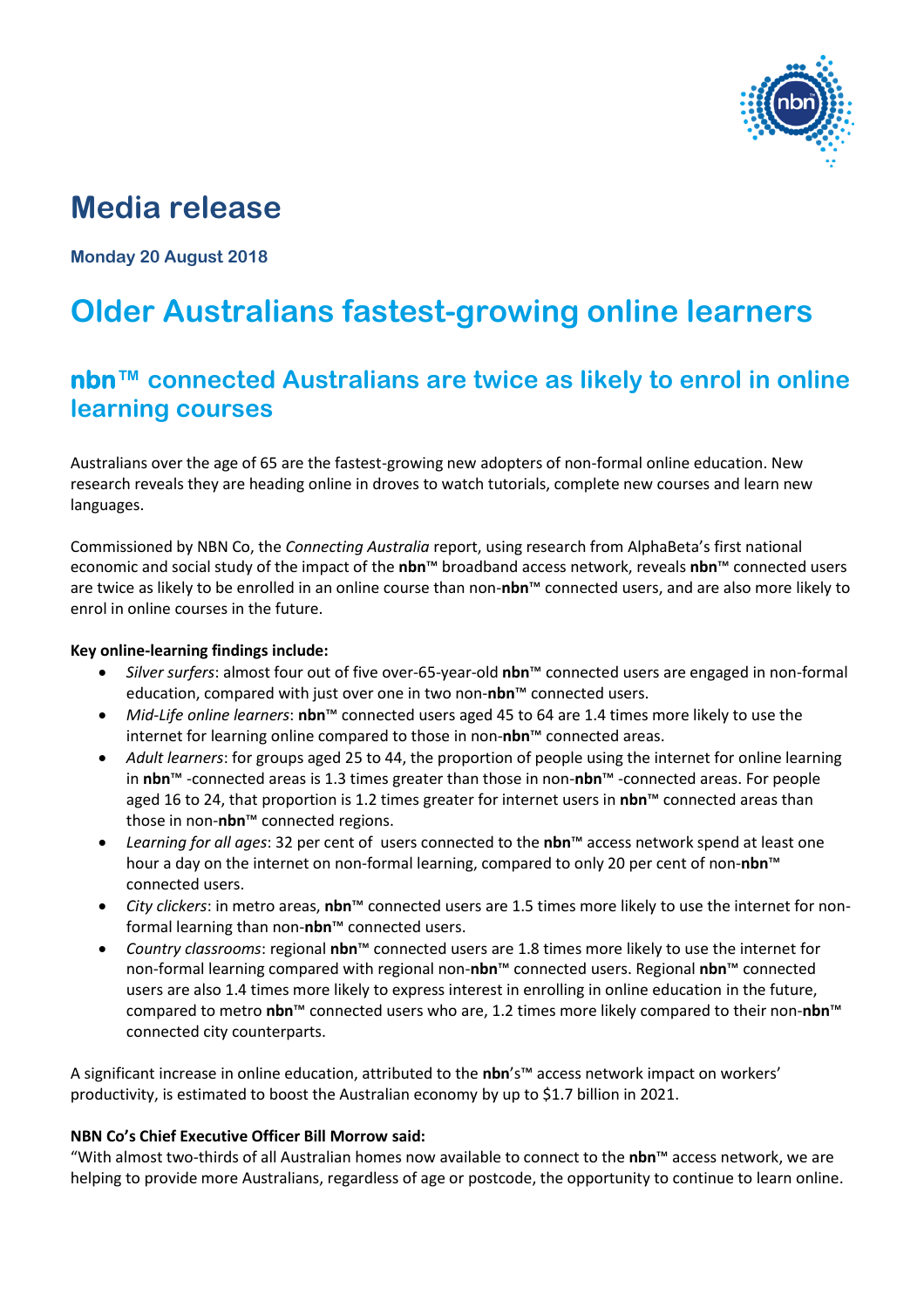

"Whether it's an online formal university course or simply a 'how-to' YouTube video, the **nbn**™ access network will help give all Australians the opportunity to continue to learn, whenever and wherever they want. This will open up many opportunities, particularly for people located in regional areas."

#### **Council on the Ageing Australia's Chief Executive Ian Yates said:**

"Digital connectivity is an increasingly important part of life for older Australians and our aim is to ensure older people are included in all aspects of Australian life.

"It has always been a concern that the digital world could be isolating for older Australians, but it is great to see evidence that many are utilising services over the **nbn**™ access network to make the most of new opportunities to learn online and upskill after their retirement years."

#### **Good Things Foundation's National Director Jessica Wilson said:**

"It is very promising that so many older Australians are engaging with online learning, but we know there is still more work to do to make sure that all older Australians have the support they need to learn new skills.

"The Be Connected Network of over 1,500 community organisations across the country are there to support older Australians to have the confidence, knowledge and the skills to engage with the digital world. Clearly, having access to the internet is also important and the **nbn**™ access network will play a key role in enabling this."

For more information about the report, visit the *[Connecting Australia](http://www.connectingaustralia.com.au/)* website.

**Ends**

### **Media enquiries:**

| <b>Gina Murphy</b>             | <b>NBN Co Media Hotline</b> |
|--------------------------------|-----------------------------|
| Phone: 0438 416 209            | Phone: 02 9927 4200         |
| Email: ginamurphy@nbnco.com.au | Email: media@nbnco.com.au   |

# $\boldsymbol{\Theta} \bullet \boldsymbol{\Theta} \bullet$

#### **Notes to editors:**

- The Organisation for Economic Co-operation and Development defines non-formal learning as learning that lies between formal and informal learning (i.e. somewhat organised and can have learning objectives).
- The *Connecting Australia* report was commissioned by NBN Co in 2017 through independent research agency AlphaBeta. It combines national census data with an Ipsos survey of 3500 individuals across 1700 postcodes in metropolitan, regional and remote areas, including those connected to the **nbn**™ access network and those not connected.
- An **nbn**™ access network end user is defined as an individual who has a home internet connection and lives in a suburb/postcode where the **nbn**™ access network is, at least, 90 per cent rolled out. A non-